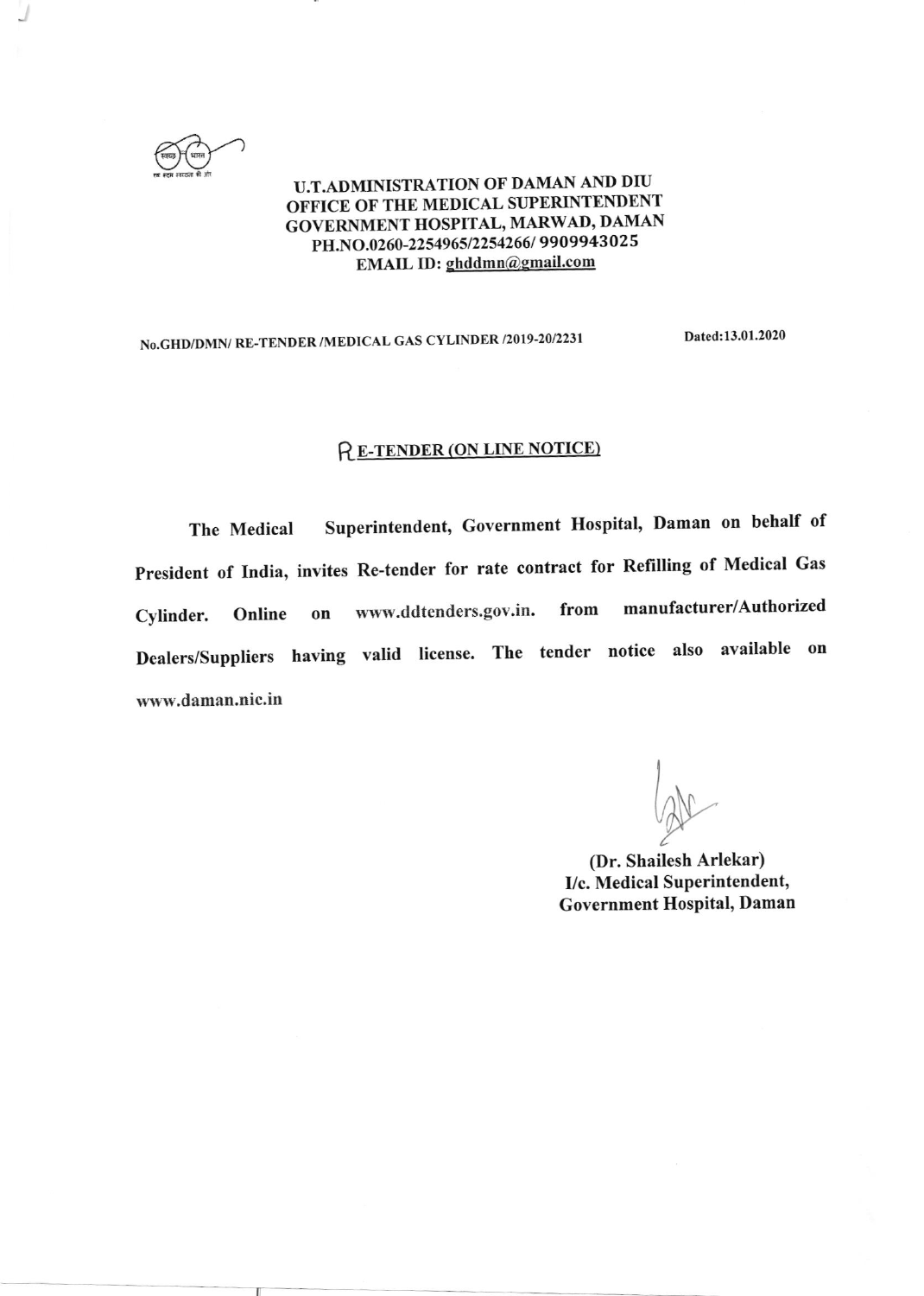#### U.T.ADMINISTRATION OF DAMAN AND DIU OFFICE OF THE MEDICAL SUPERINTENDENT GOVERNMENT HOSPITAL, MARWAD, DAMAN PH.NO.0260-2254965/2254266/9909943025 EMAIL ID: ghddmn@gmail.com

# No.GHD/DMN/ RE-TENDER /MEDICAL GAS CYLINDER /2019-20/2231 Dated:13.01.2020

### **RE-TENDER (ON LINE) NOTICE**

The Medical Superintendent, Govemment Hospital, Daman on behalf of president of India, invites tenders for following items through on -line on http: //ddtenders.gov.in from the manufacturer/Authorized Dealers/suppliers for Rate Contract of Refilling of Medical Gas Cylinders for Govemment Hospital, Daman. The tender notice also available on wwu,.daman.nic.in

| Sr.                                                                                                                                                  | <b>Description Items</b>                                                                              | <b>Estimated</b> cost | <b>EMD</b> (in the form | <b>Tender fees (Non</b> |  |  |
|------------------------------------------------------------------------------------------------------------------------------------------------------|-------------------------------------------------------------------------------------------------------|-----------------------|-------------------------|-------------------------|--|--|
|                                                                                                                                                      |                                                                                                       |                       | of FDR)                 | refundable              |  |  |
| No.                                                                                                                                                  |                                                                                                       |                       |                         |                         |  |  |
| 01                                                                                                                                                   | Re-Tender for Refilling of<br>Medical Gas Cylinders for                                               | ₹.22,00,000/-         | ₹.66,000/-              | ₹.1,000                 |  |  |
|                                                                                                                                                      | Government Hospital, Daman                                                                            |                       |                         |                         |  |  |
|                                                                                                                                                      | 14.01.2020<br>Bid document downloading start date:                                                    |                       |                         |                         |  |  |
| 24.01.2020 by 12.00 hours.<br>Last date of submission of online tender document:<br>up to                                                            |                                                                                                       |                       |                         |                         |  |  |
|                                                                                                                                                      | 24.01.2020 at 15.00 hours.<br>On line opening of Technical Bid:                                       |                       |                         |                         |  |  |
| After technical stage evaluation<br>On line opening of Financial Bid:                                                                                |                                                                                                       |                       |                         |                         |  |  |
|                                                                                                                                                      | Bidders have to submit price bid in Electronic format only on www.ddtenders.gov.in till the last date |                       |                         |                         |  |  |
|                                                                                                                                                      | and time for submission. Price bid in physical formant shall not be accepted in any case.             |                       |                         |                         |  |  |
| Submission of tender fees in the form of DD, EMD in the form of FDR and other supporting                                                             |                                                                                                       |                       |                         |                         |  |  |
| documents i.e. copy of valid license from competent authority, copy of GST Registration and copy of                                                  |                                                                                                       |                       |                         |                         |  |  |
| PAN of income Tax etc, and terms and condition duly signed in hard copy as well as online to the                                                     |                                                                                                       |                       |                         |                         |  |  |
| upto 12.00 hours, however,<br>undersigned by RPAD/Speed post/by hand on or before 24.01. 2020                                                        |                                                                                                       |                       |                         |                         |  |  |
| Tender Inviting authority shall not be responsible for any postal delay.                                                                             |                                                                                                       |                       |                         |                         |  |  |
|                                                                                                                                                      |                                                                                                       |                       |                         |                         |  |  |
| The tender inviting authority reserves the right to accept or reject any or all the tenders to be received<br>without assigning any reasons thereof. |                                                                                                       |                       |                         |                         |  |  |
| Bidder shall have to post their queries on E-mail address: ghddmn@gmail.com on or before dated                                                       |                                                                                                       |                       |                         |                         |  |  |
| 24.01. 2020 upto 11.00 hours.                                                                                                                        |                                                                                                       |                       |                         |                         |  |  |
| In case bidder needs any clarification or if training required for participating in online tender, they can                                          |                                                                                                       |                       |                         |                         |  |  |
| contact the following website.                                                                                                                       |                                                                                                       |                       |                         |                         |  |  |
| www.ddtenders.gov.in                                                                                                                                 |                                                                                                       |                       |                         |                         |  |  |
| www.daman.nic.in                                                                                                                                     |                                                                                                       |                       |                         |                         |  |  |
|                                                                                                                                                      |                                                                                                       |                       |                         |                         |  |  |
|                                                                                                                                                      |                                                                                                       |                       |                         |                         |  |  |

(Dr. Shailesh Arlekar) Uc. Medical Superintendent, Government Hospital, Daman